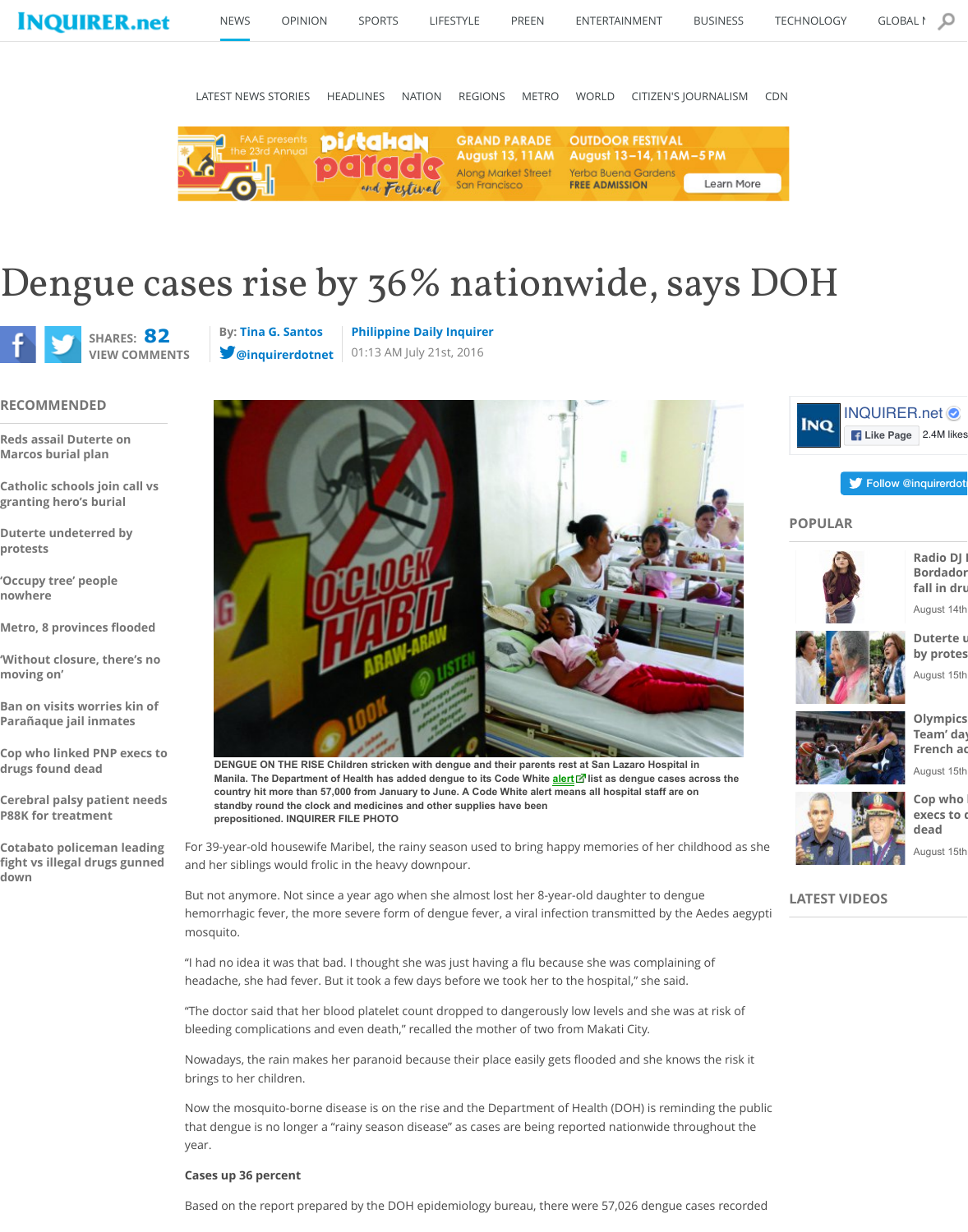and Central Visayas with a 137-percent increase from 2,432 t

A declining number of dengue cases was noted in Cagayan V 2015 to 1,523 this year; and Metro Manila from 4,964 cases t

### **YOU MIGHT ALSO LIKE**



**US to China: We will protect Philippines**



**'Big-time Chinese drug** dead by police in Valen

## **FROM AROUND THE WEB**



**Millionaires Are Taking This Farmer's Warning Seriously** MoneyWise 411



**Wall Street Poster Boy Shocking Prediction** The Sovereign Investor

**LATEST**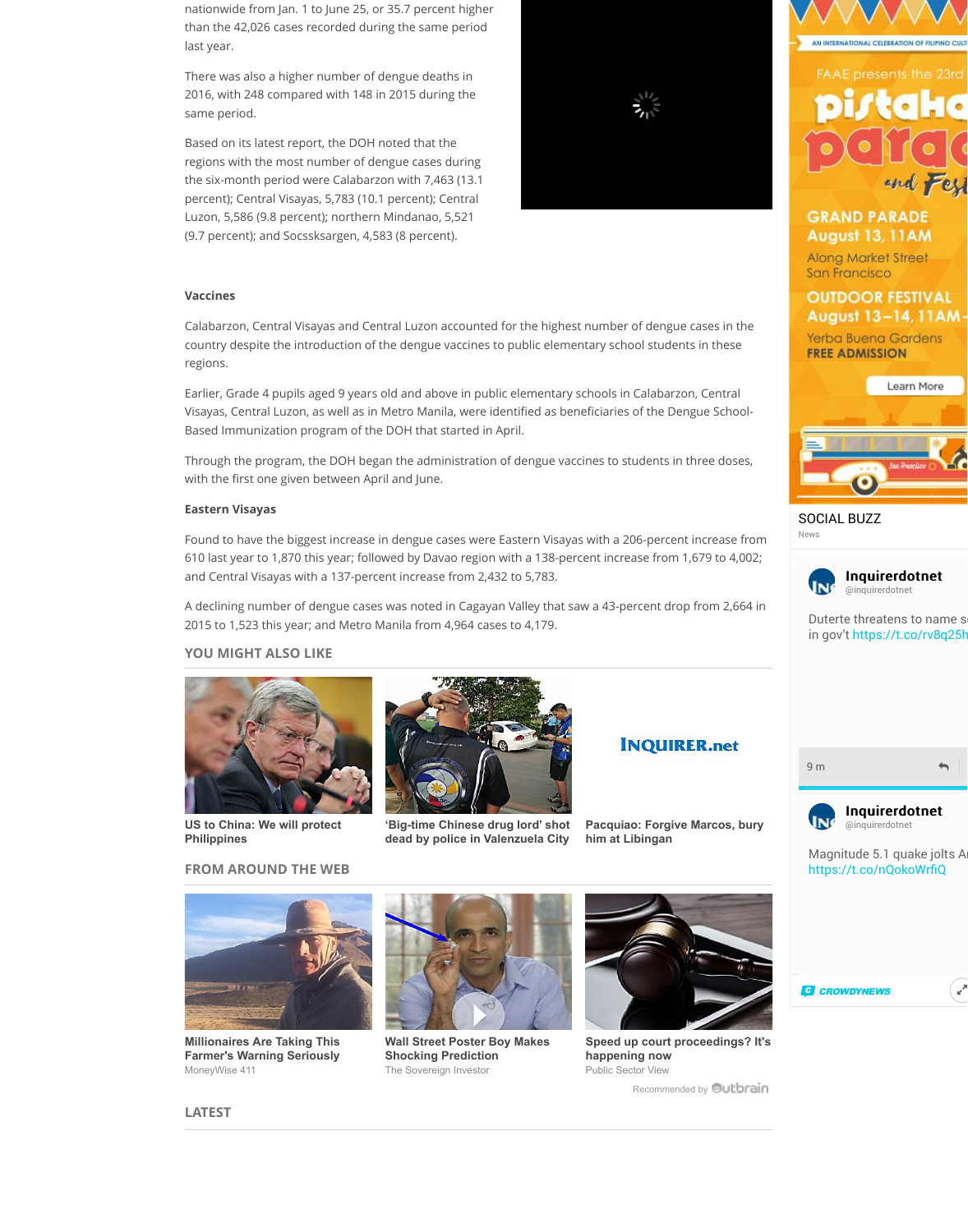

**[Duterte threatens to name scalawags in gov't](http://newsinfo.inquirer.net/806437/buildings-shake-on-panay-negros-islands-as-earthquake-jolts-antique)**